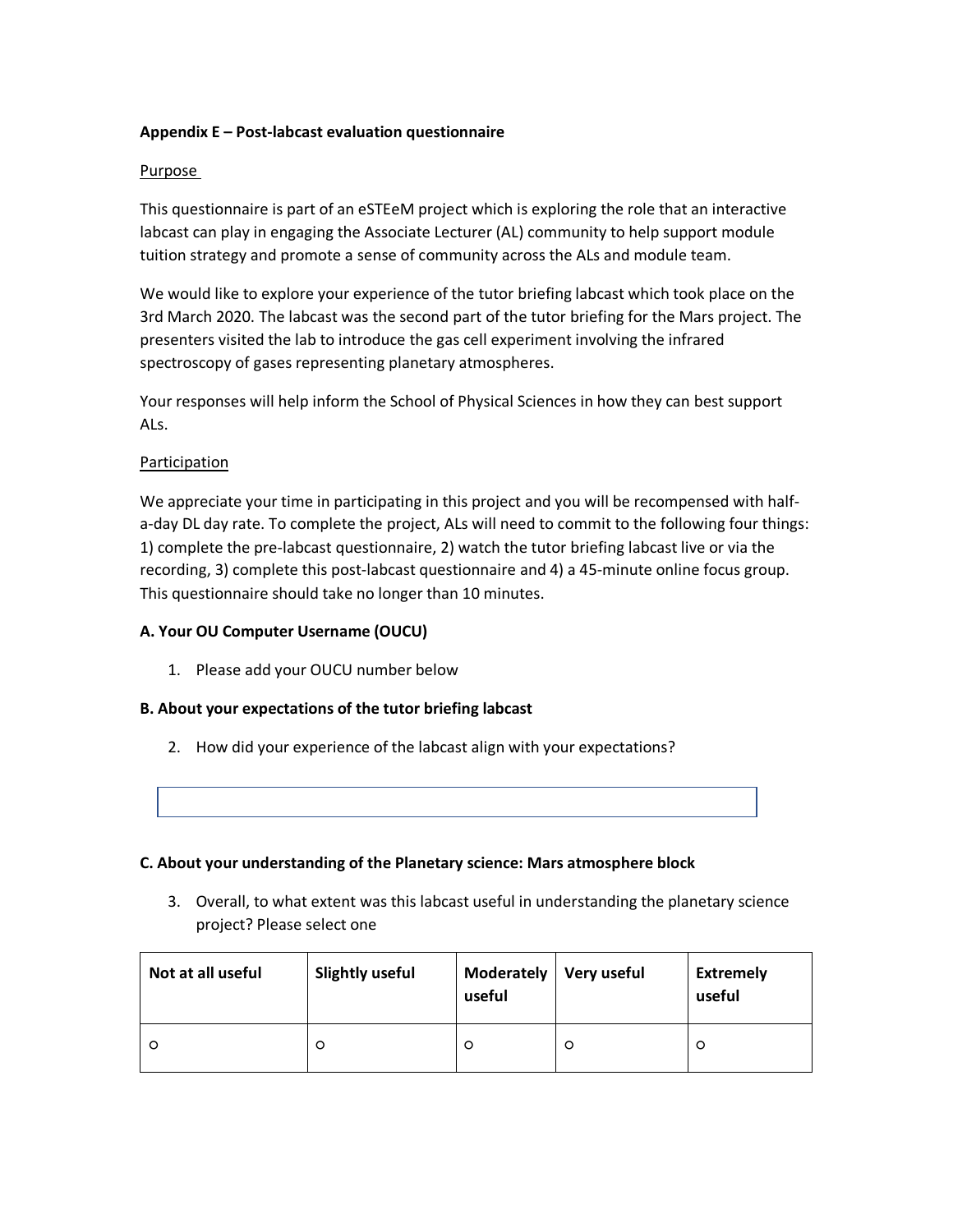4. Overall, to what extent was this labcast useful in understanding the gas cell experiment? Please select one

| Not at all useful | <b>Slightly useful</b> | Moderately   Very useful<br>useful |         | <b>Extremely</b><br>useful |
|-------------------|------------------------|------------------------------------|---------|----------------------------|
| $\circ$           | $\circ$                | O                                  | $\circ$ | O                          |

## **D. About the content and interaction of the tutor brief labcast**

5. Please rate the tutor brief labcast on the following items: Select one number for each item. Very Poor =1 and Very Good =5

|    |                                                         | $\mathbf{1}$ | $\overline{2}$ | 3       | 4       | 5       |
|----|---------------------------------------------------------|--------------|----------------|---------|---------|---------|
|    | a. Content                                              | $\circ$      | $\circ$        | $\circ$ | $\circ$ | $\circ$ |
|    | b. Presenters<br>creating<br>interest in the<br>topic   | $\circ$      | $\circ$        | $\circ$ | $\circ$ | $\circ$ |
|    | c. Using the<br>widgets                                 | $\circ$      | $\circ$        | $\circ$ | $\circ$ | $\circ$ |
|    | d. Monitoring the<br>text-chat box                      | $\circ$      | $\circ$        | $\circ$ | $\circ$ | $\circ$ |
|    | e. Ease of sing the<br><b>Stadium Live</b><br>interface | $\circ$      | $\circ$        | $\circ$ | $\circ$ | $\circ$ |
| f. | Pace of delivery                                        | $\circ$      | $\circ$        | $\circ$ | $\circ$ | $\circ$ |
| g. | The gas cell<br>experiment                              | $\circ$      | $\circ$        | $\circ$ | $\circ$ | $\circ$ |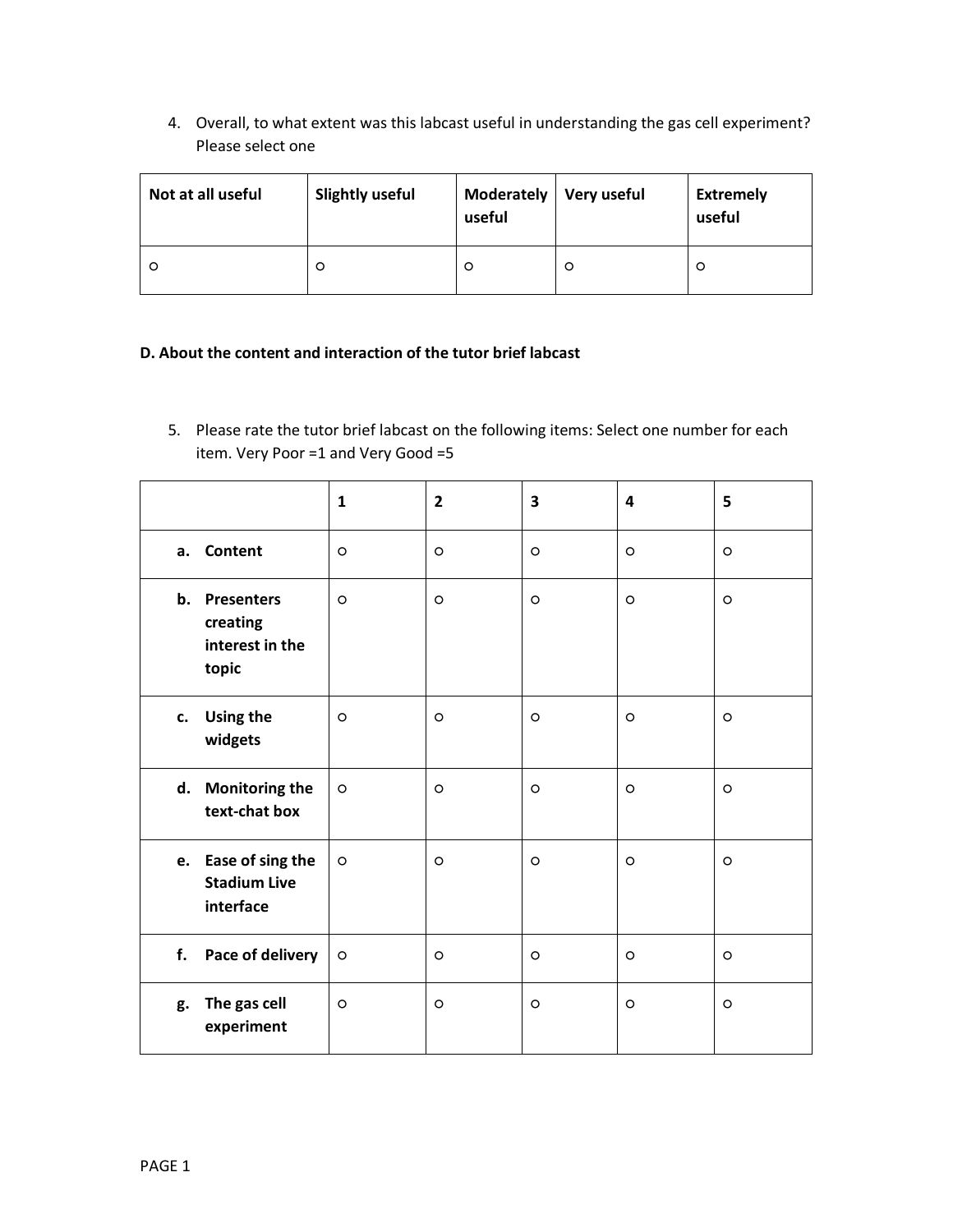### **C. About the impact on student learning**

6. To what extent do you think you can apply the information presented to your teaching of this topic? Please select one

| Not at all | <b>Very little</b> | Somewhat   Quite a bit |   | A great deal |
|------------|--------------------|------------------------|---|--------------|
|            | O                  |                        | O | O            |

### **D. About the benefits of attending the tutor brief labcast**

7. What do you feel you gained from the tutor brief labcast? (Select all that apply)

| Understanding the gas cell experiment            |
|--------------------------------------------------|
| <b>Answers to my questions</b>                   |
| Ideas I can use in my own tuition                |
| Understanding the student experience of labcasts |
| A sense of community                             |
| Greater confidence in the project                |
| <b>Increased morale</b>                          |
| Support from the module team                     |
| <b>Nothing new</b>                               |
| Other (please specify)                           |

### **E. About a sense of community**

8. The tutor brief labcast was designed to be interactive and build a sense of community among the module team and ALs. Please indicate the extent you feel this was achieved. Please select one.

| Not at all | <b>Very little</b> | Somewhat   Quite a bit |   | A great deal |
|------------|--------------------|------------------------|---|--------------|
|            | O                  |                        | O | C            |